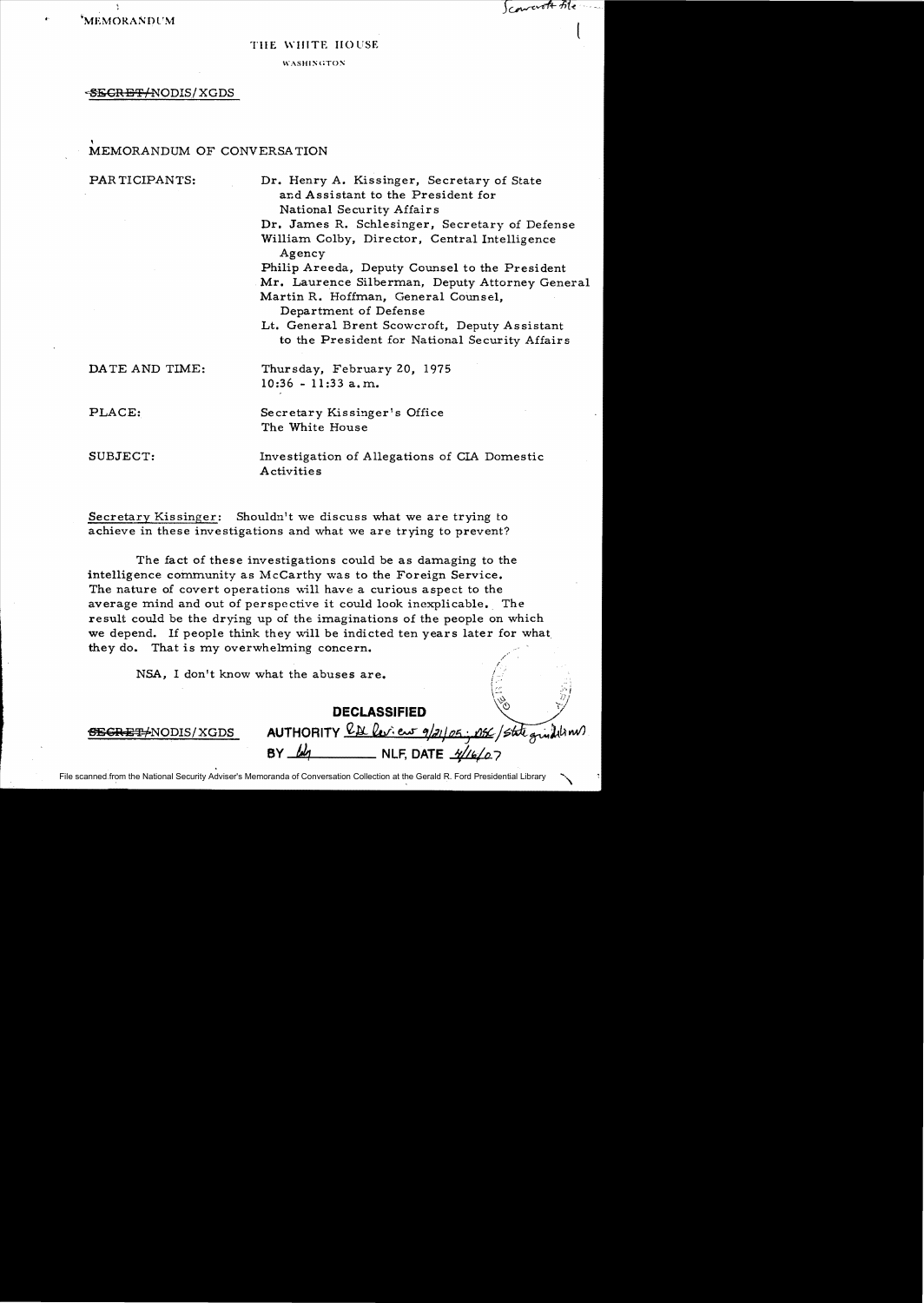# SEGRETY NODIS/XGDS 2

Secretary Schlesinger: Legally NSA is spotless.

Secretary Kissinger: If they are only looking at illegal activities.

Mr. Silberman: There aren't enough illegal activities for them to chew on.

Director Colby: The issue will be, do we do these things?

Mr. Areeda: Church says he's going to look into the legal, moral and political cost-effectiveness aspects of it.

Secretary Kissinger: Then we are in trouble. The committees and staff don't inspire confidence. Harrington and Miller are professional leakers. Miller is also violently anti-Vietnam and he believes the way to get the government is to leak it to death.

Director Colby: My idea to control this is to get secrecy agreements. That keeps them from publishing.

Secretary Kissinger: In their own names. You can't keep them from Sy Hersh.

Director Colby: Our testimony will have numbers in place of names. We will divide them into three categories in increasing order of sensitivity.

Secretary Kissinger: Who gets the lists?

Director Colby: The chairmen. It is under their control. If he insists on a name in category 3, we then move carefully  $-$ - we either tell him, refuse on my own initiative, or buck it to the White House.

Secretary Kissinger: You can initially take a position on professional judgment, but then we must go to the President. Bill should invoke himself first so as not to invoke the President initially in each case. We must say this involves the profoundest national security. Of course, we want to cooperate, but these are basic issues of national survival.

Mr. Areeda: Should the President meet with Tower and Church to make these points?

SEGRET/NODIS/XGDS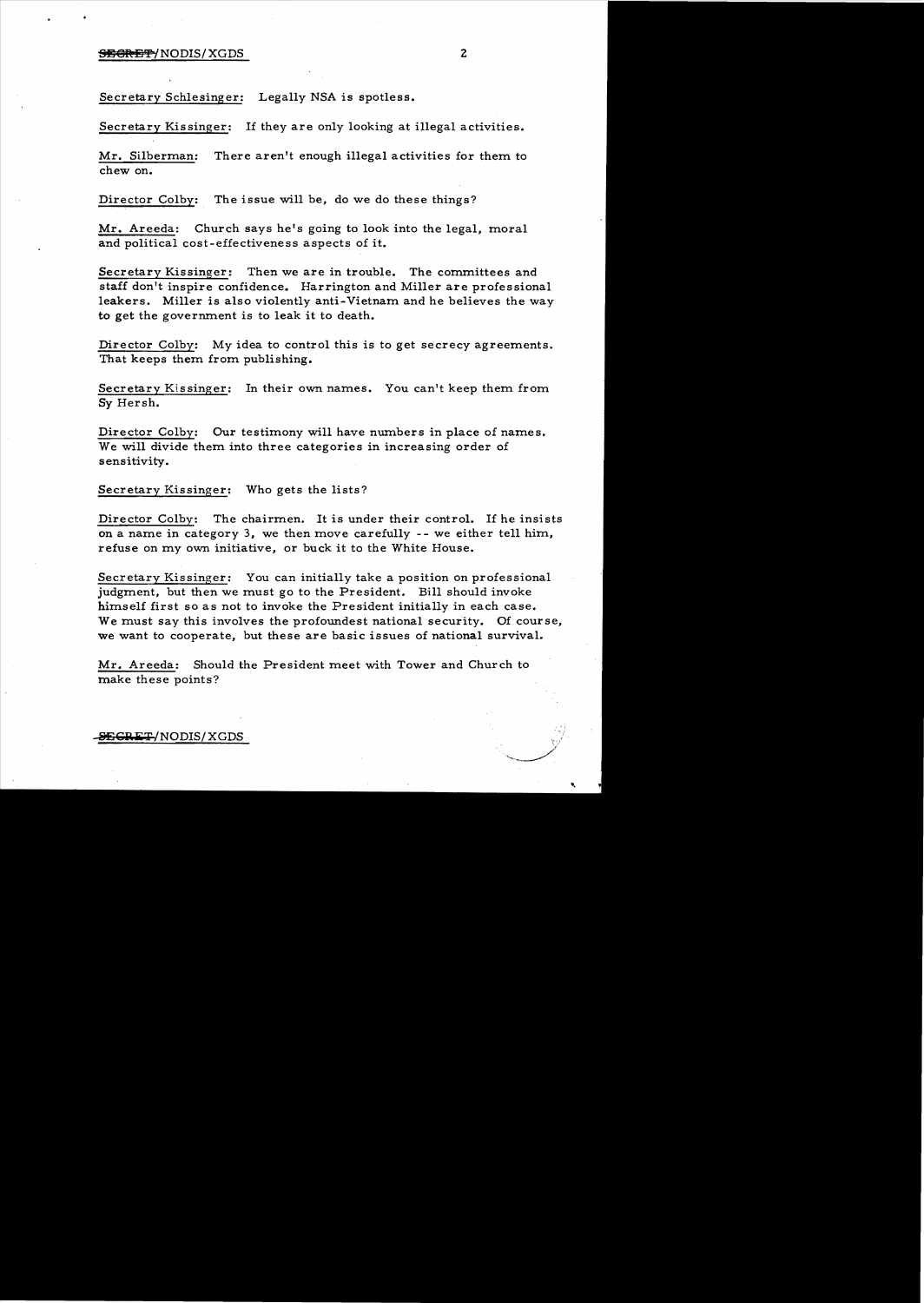## $\frac{1}{100}$   $\frac{1}{100}$   $\frac{1}{100}$   $\frac{1}{100}$   $\frac{1}{100}$   $\frac{1}{100}$   $\frac{1}{100}$   $\frac{1}{100}$   $\frac{1}{100}$   $\frac{1}{100}$   $\frac{1}{100}$   $\frac{1}{100}$   $\frac{1}{100}$   $\frac{1}{100}$   $\frac{1}{100}$   $\frac{1}{100}$   $\frac{1}{100}$   $\frac{1}{100}$   $\frac{1$

Secretary Kissinger: In all the world, the things which hurt us the most are the CIA business and Turkey aid. The British can't understand us. Callaghan says insiders there are routinely tapped. Our statements ought to indicate the gravity with which we view the situation.

Why can't Bill testify?

Director Colby: Names, countries of operations.

Secretary Kissinger: You can't even do it by country X. And Church wants to prove you shouldn't do it at all.

Director Colby: I would do it in an executive session. If it leaks, then we have a good case.

Mr. Silberman: I agree. Our position on executive privilege would be better if we had a leak first.

Secretary Kissinger: What if Miller waited until after the investigation to go to Hersh?

Mr. Silberman: It won't hold that long. We first give them less sensitive information, so if it leaks we aren't hurt so much.

Secretary Kissinger: Suppose you say on covert operations that we support the moderate political parties? On a global basis that is okay, but how does that serve Church's purpose? He will then just prove not only is it immoral but useless. We have to demonstrate to foreign countries we aren't too dangerous to cooperate with because of leaks.

Mr. Areeda: Is there any mileage in having the leaders of the select committee have a meeting with the President?

Mr. Silberman: It's premature. They could only discuss generalities because we couldn't know the line yet. We should keep the President out of it until we get a crunch.

Secretary Kissinger: I agree.

**SEGRET/NODIS/XGDS**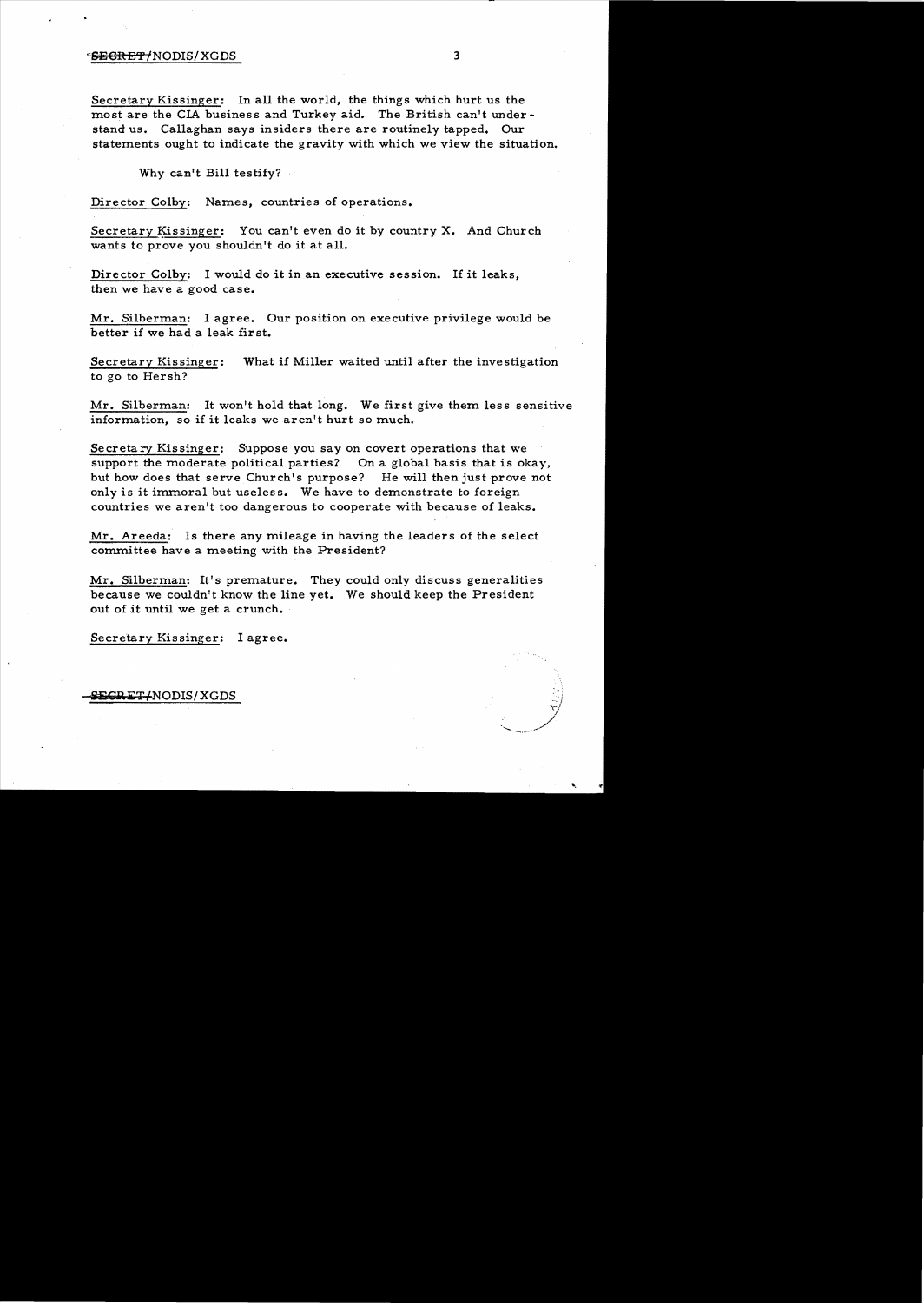#### instruction of the Second Contract of the Second Contract of the Second Contract of the Second Contract of the S

Mr. Silberman: The FBI may be the sexiest part of this. Hoover did things which won't stand scrutiny, especially under Johnson. We will put these out in generic terms as quickly as possible. The Bureau would like to dribble it out. This will divert attention and show relative cooperation with the committee. This relates only to illegal activities.

[Kissinger relates story about Hoover and the female spy.]

Secretary Kissinger: We have to be clear on what we want them to stay out of.

Director Colby: I will refuse to give them the files on people - - on privacy grounds.

Mr. Areeda: That is a good case for a confrontation.

Mr. Hoffman: But don't we have to preserve their ability to keep security?

Secretary Kissinger: Harrington is a leaker -- any House member has access to the material we turn over.

We can't fight on details -- only categories. We have to know the rules about the NSA, covert operations and any other areas.

Mr. Areeda: There is a constitutional problem on covert operations We can't take the posture that we can engage in operations that were kept from the committees which Congress has designated as responsible for oversight.

Secretary Kissinger: First, we must define the issues. Then we could go to court . . .

Mr. Si lberman: I doubt it would go to court -- it would take two years.

Secretary Kissinger: Then we could go to the public that they are undermining the country.

Director Colby: But we are doing so little in covert activities it is not too damaging.

Secretary Kissinger: Then disclosing them will show us to the world \_ as a cream puff.

E<del>REZ</del>7NODIS/XGDS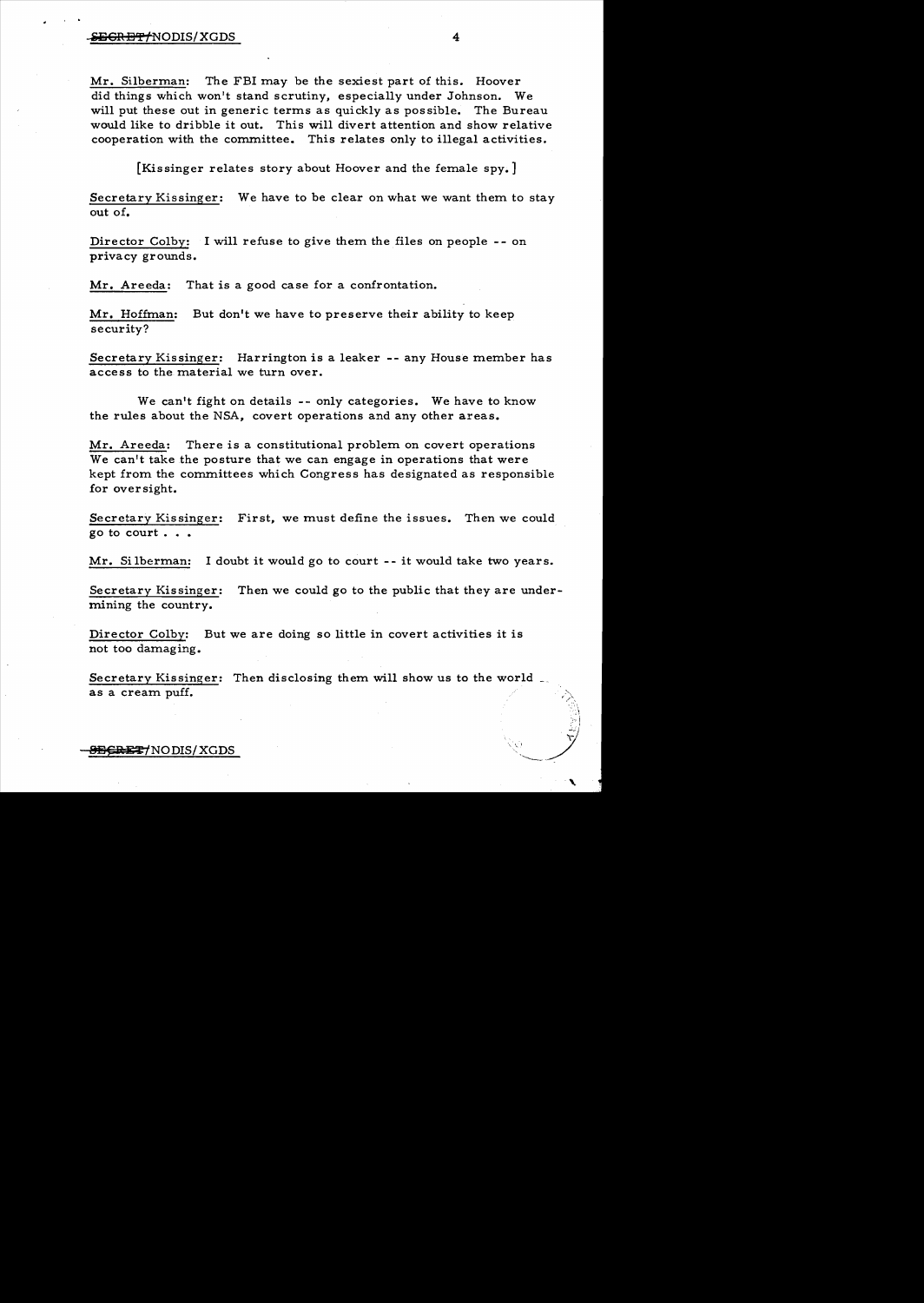## **SIGRET:** INODIS/XGDS 5

There are dozens of places where we are letting the situation go by default.

Let's establish categories of especially sensitive activities. Then whoever testifies will follow these guidelines.

Director Colby: The dangerous thing on NSA is whether they can pick up conversations between Americans.

Secretary Kissinger: My worry is not that they will find illegalities in NSA, but that in the process of finding out about illegalities they will unravel NSA activities. In the process of giving us a clean bill of health he could destroy us.

Do we have a case on executive privilege?

Mr. Silberman: In the case of U. S. v. Nixon, there is something there, but you can't analyze it on a strictly legal basis.

.Secretary Kissinger: I think this group should establish categories of what we say, methods for protecting what we need to keep. Then we can set down with the President to understand what the issue is.

Then we would avoid the danger that to get through each week we would jeopardize the next week's hearings.

-S]i;Cjg liZEF/NODIS!XGDS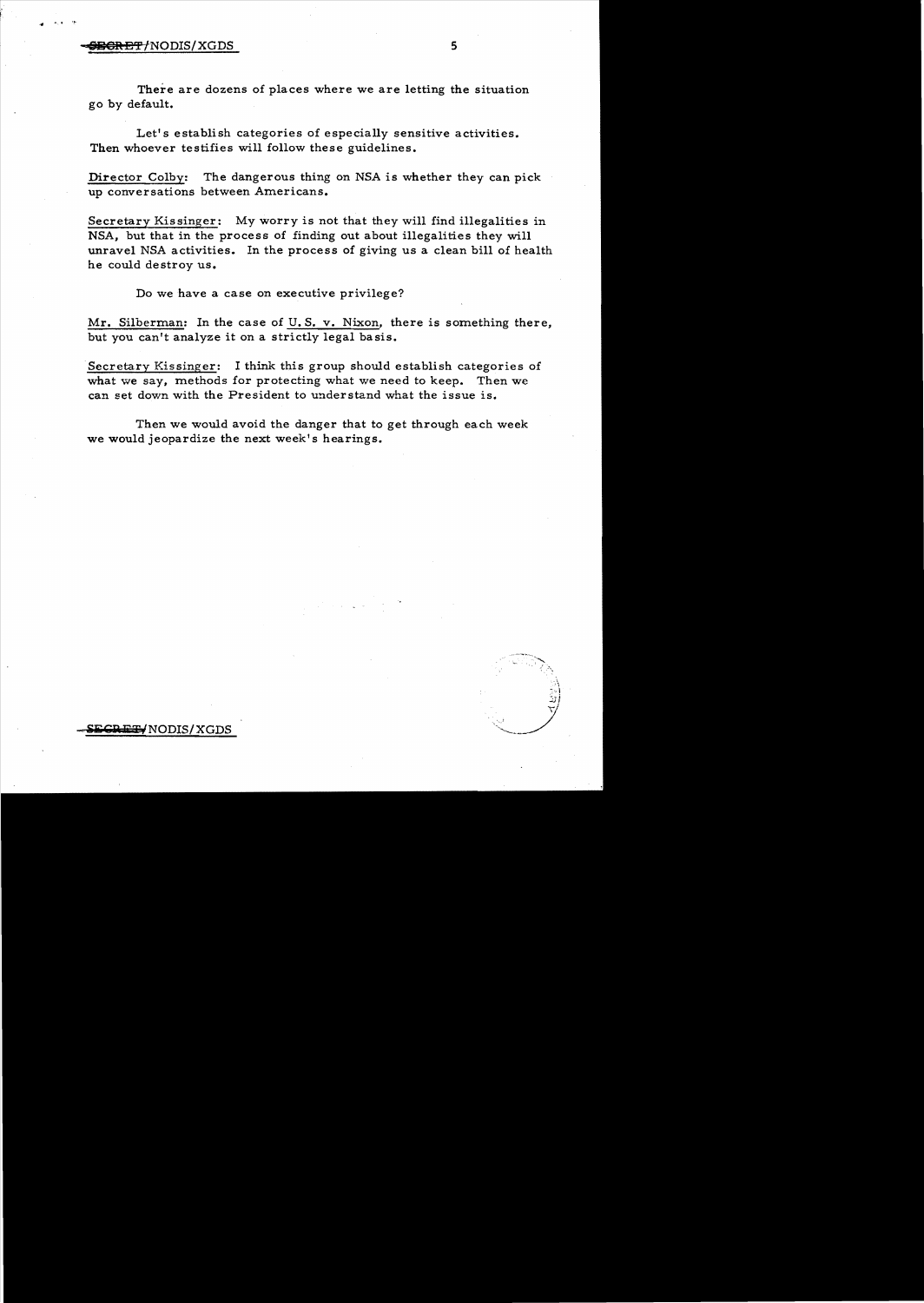K/Schlas/Colly/Arenda/Silvinna 20 Eur 25 Monthettemen, 2015 K# Sharshit us desme what we try to achieve in This investigation + what we time to pursuit. The fout of those warent. with had amazing to with Command a Me leavet was to Etate Finiga Smore. Le notre fement que circe have encor aput Le compagnement + in cont f perspective contrel book inexplients. Root could is comping up of invariant mobilité 10 mps liter. That my concretition, On a show to wide NSA, I had how what Since antigot : Clean<br>Le Glean en floring at illegal activités. C The way will tole de me of the time ?? >  $\Delta\mu d\sigma$ . R Thus us in trouble. Crute & staff don't ingene Competent-Horrington + Unille one professioned leaders. Unillen als enour onts - VM eitre behave compt get Cont is to leak it to clearts. C Un élab control tra à to get surcey agalements. That hugo then for jubbition of the form of theses R Who get clots C Chairmen. Ausentiur control. Je insists

AUTHORITY Res RAColises 1/2/05; nsc/State grindlines DECLASSIFIED  $PV$  /  $\mu$  NLF, DATE  $\frac{1}{2}$ //*k/07*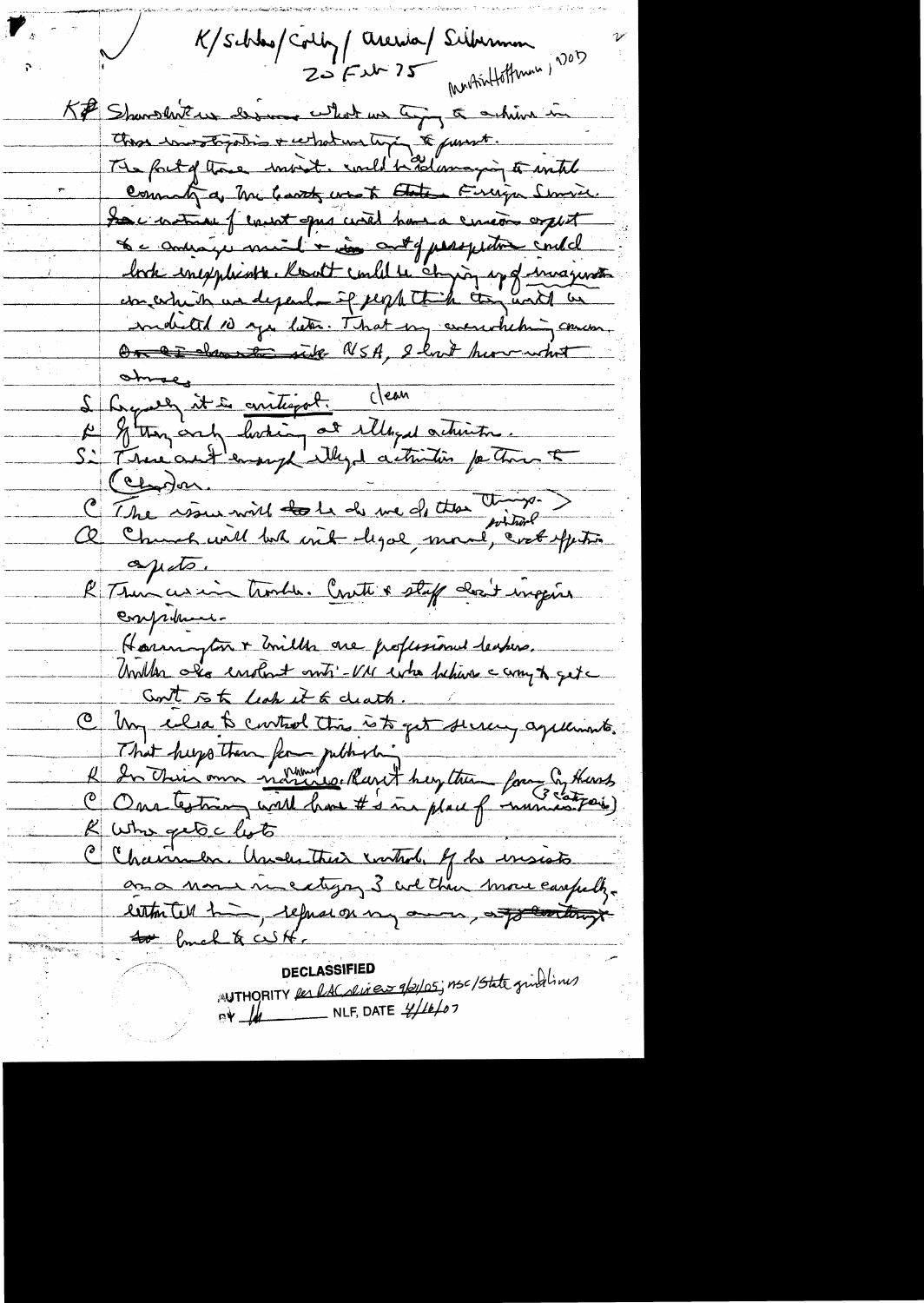K Your can initially pose tale position on professional fortgreat, had then we must post Pris. Shouldest Bill should invoke knowly 1st see as wit to mind a pos mitrely in hack can. Of a newst soy this involves propondent noth evening. Opesma cui nouth long, but tres on basis C' Should kiss mat w Turn & Chack & mohatres + Tenk and. The first cont includant us. Callaphan days matters are instruity topped. Our fletruste compt à indicte après de What eart Bill Terry,<br>Channes, countries from ... write X Cord Chunk...<br>L'épu court dram du et les countres X Cord Chunk...<br>C'es mould de it in exact provin. M'it leaks, than w have profiles Si dague. One partie au que juvilige veuldre litter if we had due 1et R'arrot if briller walted with ofte with 6 fb to Si It won't hold trat lung. Cels 1st quin tom les K Suggessy say on count que that in sy part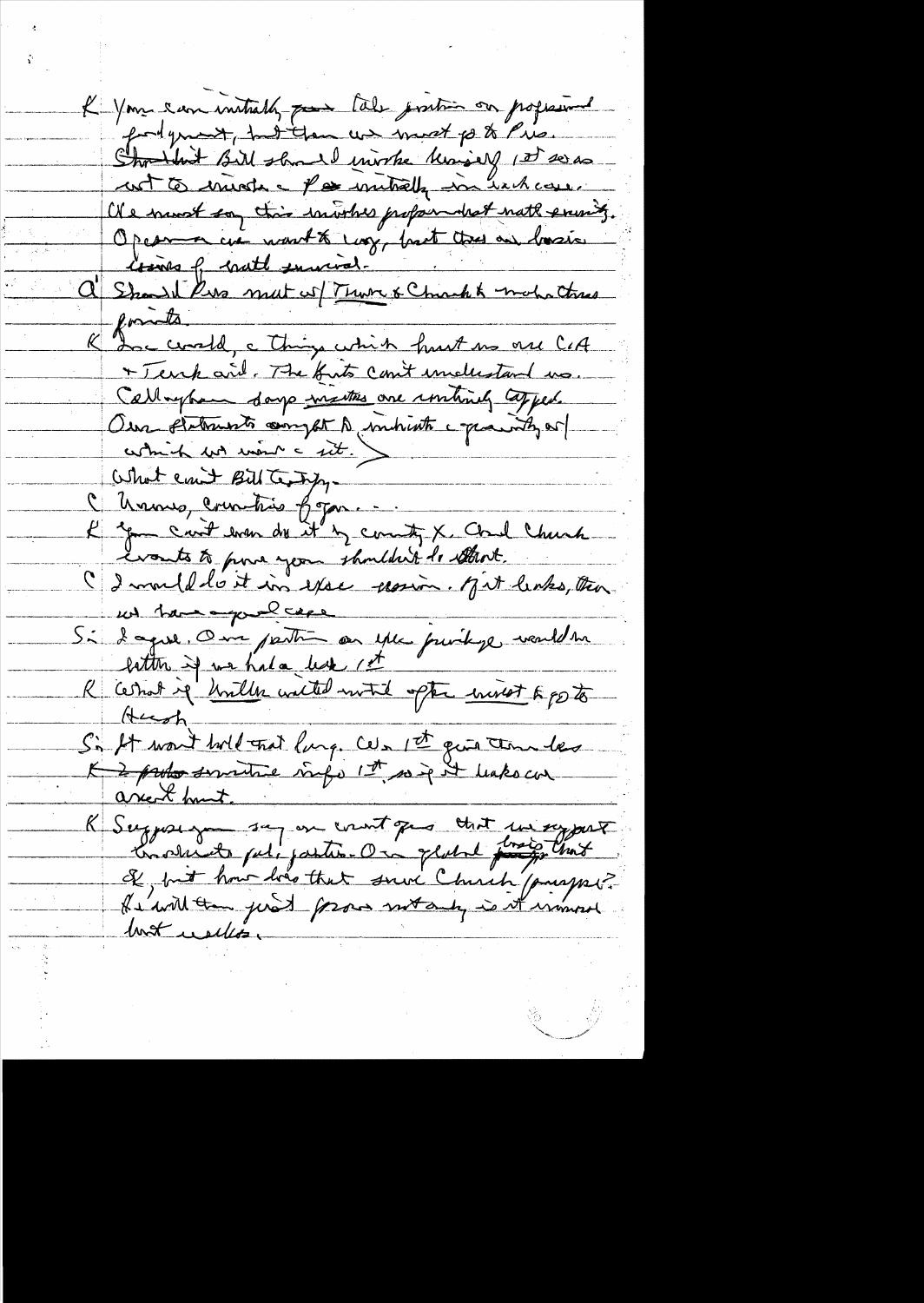Cele huis à channotret à freign contrie avancer To decree on the easy we seemed from the decree of the method of the search of the country of the search of the country of the country of the country of the country of the form of the country of the form of the country of Johnson OS wall put the ont in generic tions as princtly as properties. The bonneur march! and thome relations every of visite. This ellites Only to illegal actualite.<br>Re ce have to be des an orbit un court trout offer and of illegal actualis. au prison quands a That's good case for confortation.<br>It But don't son hand from their chility to berg K Harrington is a bredan + ong Harrie verander they access. Abscand propt on certains -only categories.<br>Kunst la Cam sortie chent NSA, count opros, o any attendances. a Tobaix = constitution port on envert quarte  $\int_{\mathcal{S}}$